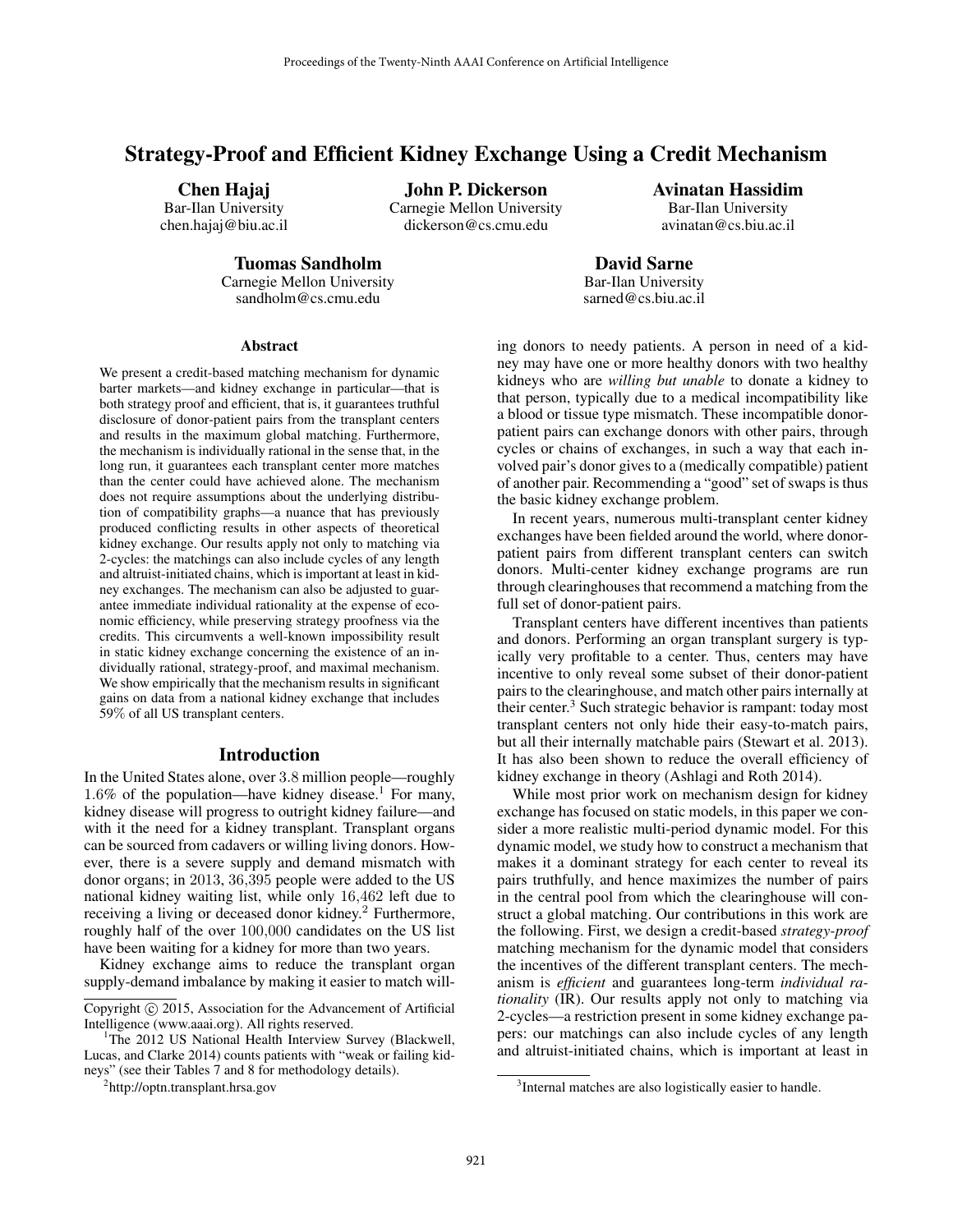kidney exchanges. Second, we show that the mechanism can be adjusted to guarantee *immediate individual rationality* at the expense of economic efficiency, while preserving strategy proofness via the credits. Our experiments show that the efficiency loss is very small in practice. This variant of the mechanism circumvents—via the use of the credits—a well-known impossibility result, proved for static kidney exchange, that no IR mechanism is both maximal and strategy proof. Our mechanism does not require assumptions about the underlying distribution of compatibility graphs—a nuance that has previously produced conflicting results in other aspects of theoretical kidney exchange. Finally, experiments with the mechanism, both on real data from a large fielded kidney exchange in the US as well as from a data generator, show that the number of resulting matches is substantially greater than without the mechanism.

#### Related Work

The idea of kidney exchange was introduced by Rapaport (1986), and the first organized kidney exchange started in 2003 (Roth, Sönmez, and Ünver 2004). The topic has attracted researchers from non-medical fields such as economics (Roth, Sönmez, and Ünver 2005; 2007b; Akbarpour, Li, and Gharan 2014) and computer science (Abraham, Blum, and Sandholm 2007; Biró, Manlove, and Rizzi 2009; Dickerson, Procaccia, and Sandholm 2012a; 2013; 2014; Dickerson and Sandholm 2014; Anshelevich et al. 2013; Liu, Tang, and Fang 2014; Li et al. 2014). The National Organ Transplant Act of 1984 makes it illegal to buy or sell a kidney in the US, thus making donation the only viable option for kidney transplantation (Roth 2007; Leider and Roth 2010). Similar legislation exists throughout most of the world. The initial proposal for a large-scale kidney exchange that was made by Roth, Sönmez, and Ünver (2004) included the ability to use both cycles (where each donor donates a kidney to the next patient, with the final donor donating her kidney to the first patient) and chains (that are like cycles except that the cycle does not close).<sup>4</sup>

In the bulk of the work on mechanism design for kidney exchange (including our paper), the agents that need to be incentivized are the transplant centers (not the donorpatient pairs or altruistic donors) (Ashlagi and Roth 2014; Toulis and Parkes 2011; Sönmez and Ünver 2013; Ashlagi et al. 2013). A center can decide to reveal none, some, or all of its pairs and altruists to the clearinghouse. Roth, Sönmez, and Ünver  $(2007a)$  proved that no individually rational  $(IR)$ and maximal mechanism can also be strategy proof (in a static model, where patients and donors do not arrive and leave over time). According to their definition, a matching is maximal if there exists no larger matching that fully encompasses the former. *One of the main contributions of our paper is the circumvention of this impossibility result via a credit mechanism in a dynamic model, and real kidney exchanges are dynamic.* Ashlagi and Roth (2014) contin-

ued their work in the static model, showing that the efficiency loss due to lack of strategy proofness can be very high but that there exists an  $\epsilon$ -Bayesian incentive compatible IR mechanism that tends to become nearly efficient in the large under a dense random graph model.

Ashlagi et al. (2013) presented a randomized strategyproof IR mechanism for a static setting that delivers at least 50% of efficiency. Their model, though, is for 2-cycles only, while ours supports cycles and chains of any length.

## Model

We start from the standard kidney exchange model with a set of *n* transplant centers,  $T = \{\tau_1, \ldots, \tau_n\}$ , and a central clearinghouse. The process is modeled as a game that is divided into time periods: at each period, each center  $\tau_i$ receives a set  $V_i = \{v_i^1, \dots, v_i^{\hat{N}}\}$  of donor-patient pairs.<sup>5</sup>

We assume that a pair must be matched in the current period or not at all. This could be motivated in a setting where the patients are in critical condition and will not survive to the next period. Whether the assumption is a good approximation of reality depends on the patient pool and the cadence of matching in the particular exchange; there is enormous variability in practice. For example, the National Kidney Registry (a private exchange in New York) conducts match runs multiple times per day, while Canada's and the UK's national exchanges match four times per year. Extending our mechanism to survival spans beyond one period does not seem straightforward; we leave that for future research.

We treat altruistic donors as pairs. Because pairs only last for one period, any chain will end during the period, and the last pair donates to the deceased-donor waiting list. Assuming that surgery is allocated to the center that submitted the altruist that started that chain (Woodle et al. 2010), the number of surgeries that a center gets from an altruist is the same as that from a pair, so we can treat altruists as pairs.<sup>6</sup>

The arrival rate distribution of pairs to each transplant center  $\tau_i$  is of a general form with a mean of  $k_i$ , which is known by the center and the clearinghouse. (For example in the case of the UNOS nationwide exchange in the US, this could be justified by the fact that UNOS has visibility to the full history of both the deceased-donor waiting list and the transplants that each center in the country has conducted.) The distributions are defined over finite intervals, which can be justified by each transplant center's capacity for patients. For exposition purposes, we assume each transplant center's upper bound on capacity is  $2k_i$ , though the mechanism can be adjusted to any bound. We also make the innocuous assumption that for every transplant center, in every period, there is a non-zero probability of getting a pair that the center cannot match internally and the pair participates in one or more (but not all) global maximum matchings; this motivates the centers to consider participation in the mechanism.

<sup>&</sup>lt;sup>4</sup>Their proposal was to have chains start with a pair that has received a kidney from the deceased-donor waiting list. In practice, chains start with an altruistic donor that does not expect anything in return.

<sup>5</sup>A donor can donate one organ and a patient needs one organ; each belongs to a single pair. (A pair can have multiple donors.)

<sup>&</sup>lt;sup>6</sup>The number of surgeries a center gets also depends on whether donors fly to recipients' centers or have their kidneys shipped. Both modes are used in practice; our mechanism supports each.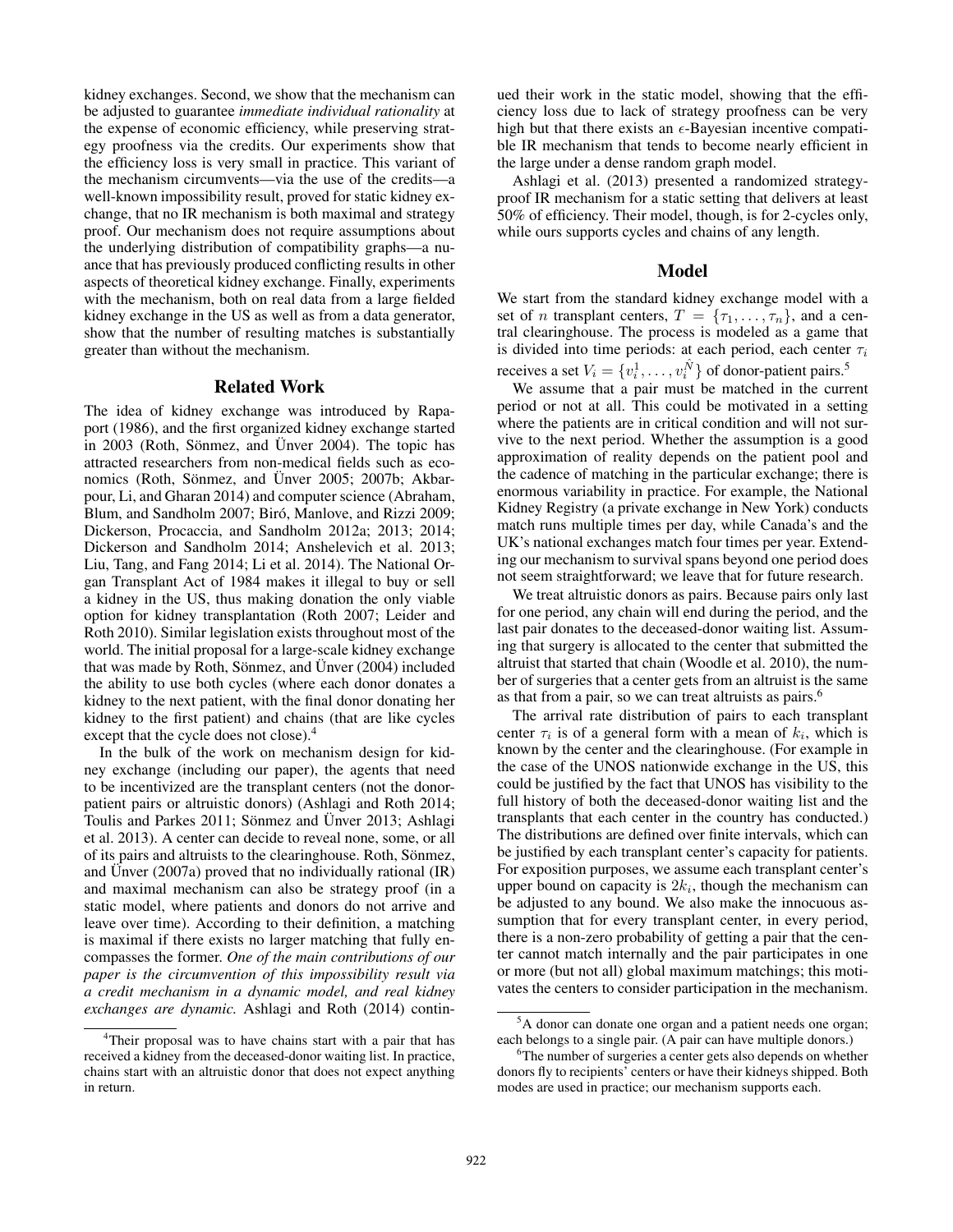Centers are assumed to be self-interested and risk-neutral, so their goal is to maximize the expected number of pairs per period out of those they "own" that will be matched (internally or through the clearinghouse) over an infinite horizon.

Our mechanism manages a credit balance for the different transplant centers as explained in the following sections. The matching decisions made by the mechanism at each time period are solely based on the centers' states, captured for each center by the tuple  $(V_i, c_i)$ , where  $V_i$  is the transplant center's set of pairs and  $c_i$  is the transplant center's credit balance. The strategy of any transplant center  $\tau_i$  is thus a mapping  $S_i : (V_i, c_i) \rightarrow V_i^{disclosed} \subseteq V_i$ , where  $V_i^{disclosed}$ is the set of pairs the center discloses to the clearinghouse.

The clearinghouse can use combinations of two structures for matching: *cycles* and *chains*. <sup>7</sup> Chains enable the inclusion of altruistic donors, who enter the pool without a paired patient, enabling more flexibility in the matching. Chains significantly increase efficiency in theory (Dickerson, Procaccia, and Sandholm 2012b; Ashlagi et al. 2012) and practice (Rees et al. 2009). The proposed mechanism and its properties do not change even if only cycles or only chains were used, rather than both—which is the status quo in most modern kidney exchanges in practice.

We design our mechanism so that the central clearinghouse can use a myopic matching rule that performs a maximum cardinality matching in the reported pool at every period, possibly subject to external constraints imposed by the mechanism. This is a desirable property of the model, as myopic matching is the status quo in fielded kidney exchanges.

### Mechanism Desiderata

Before presenting our mechanism, we define the concepts of individual rationality, efficiency, and strategy proofness. Individual Rationality (IR). We address two common notions of individual rationality. *Long-term individual rationality* requires that the participation in the mechanism results in at least the same expected utility as not participating overall (Parkes 2001). In our setting this maps to having at least the same long-run number of matches if participating in the mechanism. The second, stricter IR notion, *immediate individual rationality*, requires that at each time period, the allocation guarantees the transplant center at least the number of matches that it would have received by matching internally (Ashlagi and Roth 2014). While the two notions coincide in static settings, they differ in dynamic settings.

Efficiency. A mechanism is *efficient* if it results in an allocation that maximizes global utility, i.e., social welfare. In our setting, this is measured as the number of matches produced. Thus an efficient algorithm produces a maximum matching given *all* pairs that the transplant centers have (regardless of which pairs they reveal). We also consider *IR efficienc*y, defined as the maximum matching that guarantees IR in each period (i.e., immediate IR). We further consider the notion of *maximal matching* (Ashlagi and Roth 2014), which is a matching that cannot be extended to a larger matching without changing the original matching.

Strategy proofness. A mechanism is strategy proof (aka. dominant-strategy incentive compatible) if under that mechanism, in every state of the world (i.e., credits and sets of pairs of each transplant center) each center is no worse off reporting all of its pairs than reporting a subset thereof.

We use a strong notion of dominance between a center's strategies; it does not depend on what other centers reveal.

# **Definition 1.** Under a given mechanism, strategy  $S_i$  for a *center*  $\tau_i$  *dominates strategy*  $S_i'$  *if by being applied starting from any state of the world, the expected number of matches for*  $\tau_i$  *is strictly greater under*  $S_i$  *than under*  $S'_i$ *.*

Transplant centers do not always have incentive to reveal all their pairs (Toulis and Parkes  $2011$ ; Sönmez and Ünver 2011; Ashlagi et al. 2013; Ashlagi and Roth 2014), and in practice, hiding of pairs is rampant (Stewart et al. 2013). This causes the number of overall matches (counting both clearinghouse matches and centers' internal matches) to be suboptimal—that is, efficiency is compromised.

## Our Credit-Based Mechanism

In this section, we present our mechanism. It incentivizes truthful revelation by lowering the probability that in the future, a transplant center's disclosed pairs will be included in a global matching, if that center reveals in the present a smaller number of pairs than it is expected to have.

The mechanism is based on managing an account of credits for each transplant center. Decisions of whether to prefer one transplant center over another in the global matching are then influenced by the credit balances of the different centers. In general, having more credits will increase the likelihood of a center having more of its disclosed pairs matched by the mechanism. By giving and taking credits from the different centers, the clearinghouse incentivizes each center to adopt a truthful strategy, that is, to reveal all of its pairs. Thus, the number of pairs in the pool from which the clearinghouse will construct the global matching is maximized.

At each period, the mechanism performs 1) an initial credit balance update, 2) a global matching, and 3) a final credit balance update. Below we describe each of these steps in detail. We use M to denote a matching,  $u_i(M)$  to denote the number of matched pairs belonging to transplant center  $\tau_i$  in the matching M, and  $u(M)$  to denote the total number of matched pairs (i.e.,  $u(M) = \sum_{\tau_i \in T} u_i(M)$ ).

Upon receiving the sets of pairs disclosed by the different transplant centers, the mechanism constructs a directed, labeled *compatibility graph*  $G = (V, E)$  with a vertex  $v \in V$ for each disclosed donor-patient pair (labeled by its transplant center) and directed edge  $e \in E$  from  $v_i$  to  $v_j$  for any two pairs  $(v_i, v_j)$  for which the donor of  $v_i$  is compatible with the patient of  $v_j$ . The graph is used as a basis for determining the matches for the different transplant centers.

<sup>7</sup>There are two kinds of chains in practice: *domino chains* where the last pair in the chain donates to the deceased-donor waiting list (Montgomery et al. 2006), and *nonsimultaneous, extended, altruistic-donor (NEAD) chains* (Rees et al. 2009), where the donor in the final pair is used as a virtual altruist in later matching periods to potentially continue the chain, thus enabling the chain to potentially go on forever. In our model, the life span of a pair is assumed to be one period, so our chains are domino chains.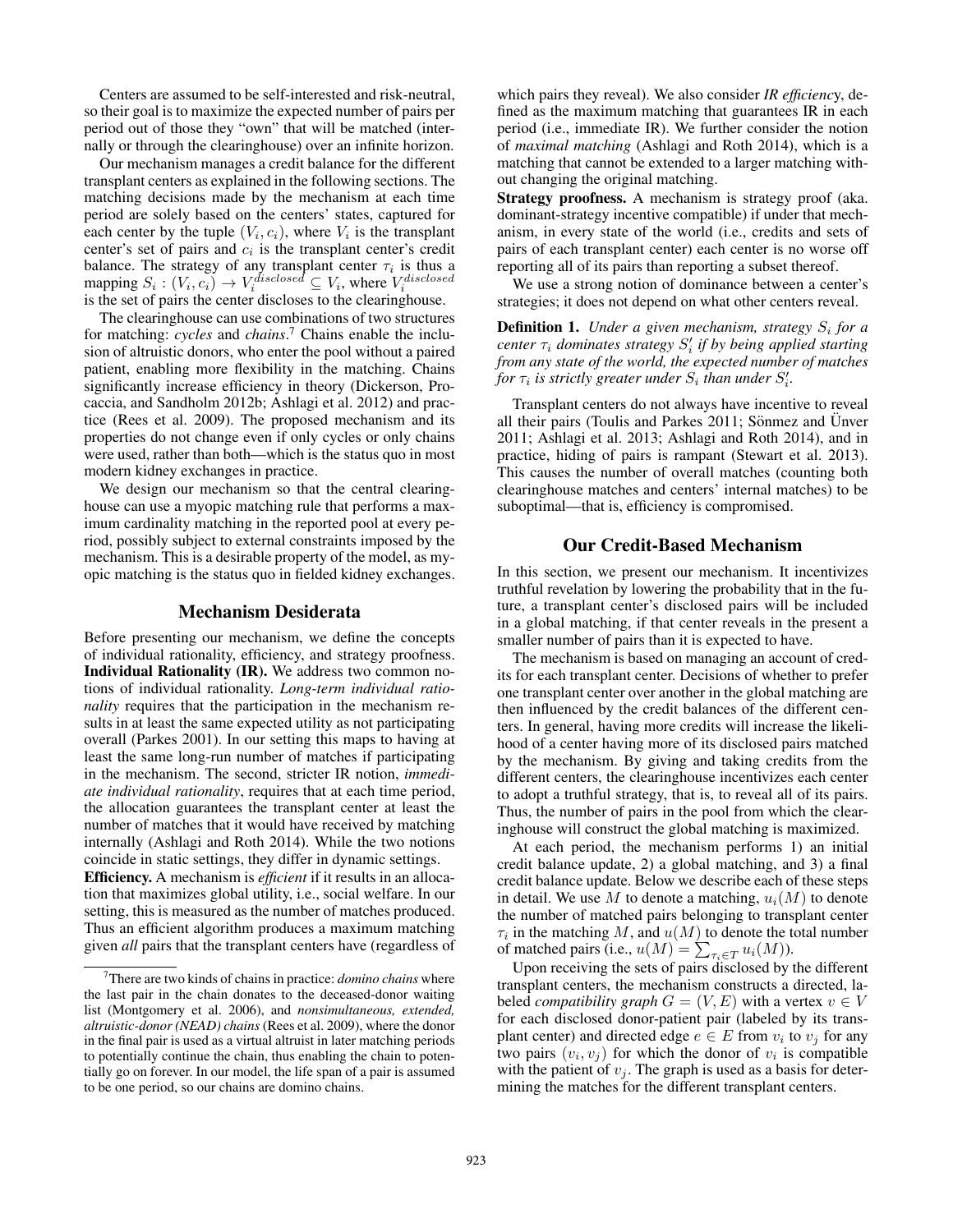Algorithm 1 Credit-based matching mechanism.

| 1: function RUNMECHANISM $(G, T, c)$                                                                                                   |                                                                                                        |
|----------------------------------------------------------------------------------------------------------------------------------------|--------------------------------------------------------------------------------------------------------|
| $c \leftarrow \text{INITIALCREDITIONATE}(T, c)$<br>// Update centers' credit balances based on reported vs. expected type<br>2:        |                                                                                                        |
| $\mathcal{O}^=$ $\leftarrow$ max <sub>M</sub> $\in$ ALLLEGALMATCHINGS( <i>G</i> ) $u(M)$<br>// Compute a maximum global matching<br>3: |                                                                                                        |
| <b>return</b> COMPUTEMATCHING( $\mathcal{O}^=$ , G, T, c)<br>4:                                                                        | // Run the iterative matching process and return optimal matching                                      |
| 1: function INITIALCREDITUPDATE $(T, c)$                                                                                               | 1: function COMPUTEMATCHING( $\mathcal{O}^=$ , c)                                                      |
| for each transplant center $i \in T$ do                                                                                                | $\mathcal{C}^= \leftarrow \varnothing$ ; $M^* \leftarrow \varnothing$                                  |
| 2:                                                                                                                                     | 2:                                                                                                     |
| $c_i \leftarrow c_i + 4k_i \left(  V_i^{disclosed}  - k_i \right)$                                                                     | for each transplant center $i \in$ RANDPERM(T) do                                                      |
| 3:                                                                                                                                     | 3:                                                                                                     |
| 4:                                                                                                                                     | $M_i^+ \leftarrow \arg \max_{M \in \text{Marchings}(G, T, \mathcal{C}^= , \mathcal{O}^=)} u_i(M)$      |
| return $c$                                                                                                                             | 4:                                                                                                     |
| 1: function MATCHINGS( $G, T, C^=$ , $\mathcal{O}^=$ )                                                                                 | $M_i^- \leftarrow \arg\min_{M \in \text{MATCHINGS}(G, T, \mathcal{C}^= , \mathcal{O}^=)} u_i(M)$<br>5: |
| $\mathcal{M} \leftarrow$ ALLLEGALMATCHINGS(G)                                                                                          | if $c_i \geq 0$ then                                                                                   |
| 2:                                                                                                                                     | 6:                                                                                                     |
| $\mathcal{M} \leftarrow \{M \mid M \in \mathcal{M} \wedge u(M) = \mathcal{O}^{\equiv}\}\$                                              | $M^* \leftarrow M_i^+$                                                                                 |
| 3:                                                                                                                                     | 7:                                                                                                     |
| for each transplant center $i \in T$ do                                                                                                | $c_i \leftarrow c_i - (u_i(M_i^+) - u_i(M_i^-))$                                                       |
| 4:                                                                                                                                     | 8:                                                                                                     |
| if exists $C^=(i)$ then                                                                                                                | else                                                                                                   |
| 5:                                                                                                                                     | 9:                                                                                                     |
| $\mathcal{M} \leftarrow \{ M \mid M \in \mathcal{M} \land u_i(M) = C^=(i) \}$                                                          | $M^* \leftarrow M_i^-$                                                                                 |
| 6:                                                                                                                                     | 10:                                                                                                    |
| return $\mathcal M$                                                                                                                    | $c_i \leftarrow c_i + (u_i(M_i^+) - u_i(M_i^-))$                                                       |
| 7:                                                                                                                                     | 11:                                                                                                    |
| 1: function ALLLEGALMATCHINGS $(G)$                                                                                                    | $\mathcal{C}^=(i) \leftarrow u_i(M^*)$<br>12:                                                          |
| Computes the set of all feasible matchings in $G$                                                                                      | return $(c, M^*)$                                                                                      |
| 2:                                                                                                                                     | 13:                                                                                                    |
|                                                                                                                                        |                                                                                                        |

The pseudocode for the matching mechanism is given as Algorithm 1. The first step, function INITIALCREDITUPDATE, is updating the credit balance of each center based on its expected arrival rate. This is done by comparing the number of pairs disclosed by each transplant center  $(|V_i^{disclosed}|)$  in this period to the number of pairs the transplant center is expected to get in this period,  $k_i$ , and updating the credit balance of each transplant center  $\tau_i$ , denoted  $c_i$ , as follows:

$$
c_i = c_i + 4k_i(|V_i^{disclosed}| - k_i)
$$
 (1)

The idea is that the more pairs reported by the transplant center, the greater the number of credits awarded (or, depending on  $k_i$ , the fewer the number of credits taken). Thus, if we can show that receiving more credits yields greater expected utility than hiding a pair from the clearinghouse, a transplant center has incentive to disclose all of its pairs. Since the arrival of pairs to the transplant center is probabilistic, in periods where the transplant center receives fewer than  $k_i$  pairs, it will lose some credits despite being truthful.

Next, the mechanism conducts the global matching. This is done by iteratively switching between different maximum matchings where, on each iteration, a center is rewarded or punished base on its credits (Step 4 in the main RUNMECHANISM, which calls COMPUTEMATCHING). The function COMPUTEMATCHING iterates over the different centers according to a random permutation (RANDPERM), gradually building the set of constraints under which the next maximum matching to be evaluated will be selected. The constraints are stored in the structure  $C =$ (initially set to  $\varnothing$ ) and they specify the exact number of matches for each center. For each center in the permutation, the mechanism extracts a matching that maximizes the center's number of matches and one that minimizes it, denoted  $M_i^+$  and  $M_i^-$  respectively, subject to  $\mathcal{C}^-$  and requiring that the total matching size equals that of the fully unconstrained one (via function MATCHINGS). This latter value,  $\mathcal{O}^=$ , is obtained in Step 3 of RUNMECHANISM. It is used to guarantee that the global matching produced is also a maximum matching. The mechanism then takes transplant center  $\tau_i$ 's current credit balance into account by choosing to proceed with either  $M_i^+$  or  $M_i^-$  as a constraint for the following iterations. A positive balance results in choosing  $M_i^+$ and a negative balance in  $M_i^-$  (Steps 6–11). Therefore, the function COMPUTEMATCHING returns a maximum matching that corresponds to all of the reward and punishment decisions made throughout the algorithm in this period.

Theorem 1. *Under this mechanism, with probability* 1*, any untruthful strategy* S *is dominated by every strategy* S 0 *such that*  $S'(\cdot, \cdot) = S(\cdot, \cdot)$  *except for one (arbitrary) time step in which*  $\tau_i$ *'s (arbitrary) state is*  $(V_i, c_i)$ *, and S hides j pairs while*  $S'$  *hides*  $j - 1$  *pairs.* 

*Proof.* Let  $c_i^S$  and  $c_i^{S'}$  denote the credit balance of transplant center  $\tau_i$  when using strategy S and S', respectively. Let  $t^*$ denote the time period when  $S'$  and  $S$  differ. (Since pairs exist for only one time period each, the only part of the state that carries across periods is the credits, and therefore there is exactly one such period  $t^*$ .) Then, to prove that  $S'$  dominates S, it suffices to show that, at some period  $t' > t^*$ , (i) the two strategies enter that period with  $c_1^{S'} = c_i^S$ , thus resulting in identical treatment by the mechanism from that point forward, and (ii) strategy  $S'$  has received at least one more match than  $S$  in aggregate.

We track two variables at each time period  $t$ : the difference in credit balances  $D_c^t = c_i^{S'} - c_i^S$ , and the aggregate difference in total matches (in favor of  $S'$ )  $D_m^t$ . For each  $t^- < t^*$ , S and S' are identical:  $D_c^{t^-} = D_m^{t^-} = 0$ . At the deviation time period  $t^*$ , we have  $D_t^{t^*} = 4k_i$  (because  $S'$  revealed one additional pair, resulting in  $4k_i$  additional credits (Equation 1) and  $D_{m}^{t^*} \ge -2k_i + 1$ . This latter lower bound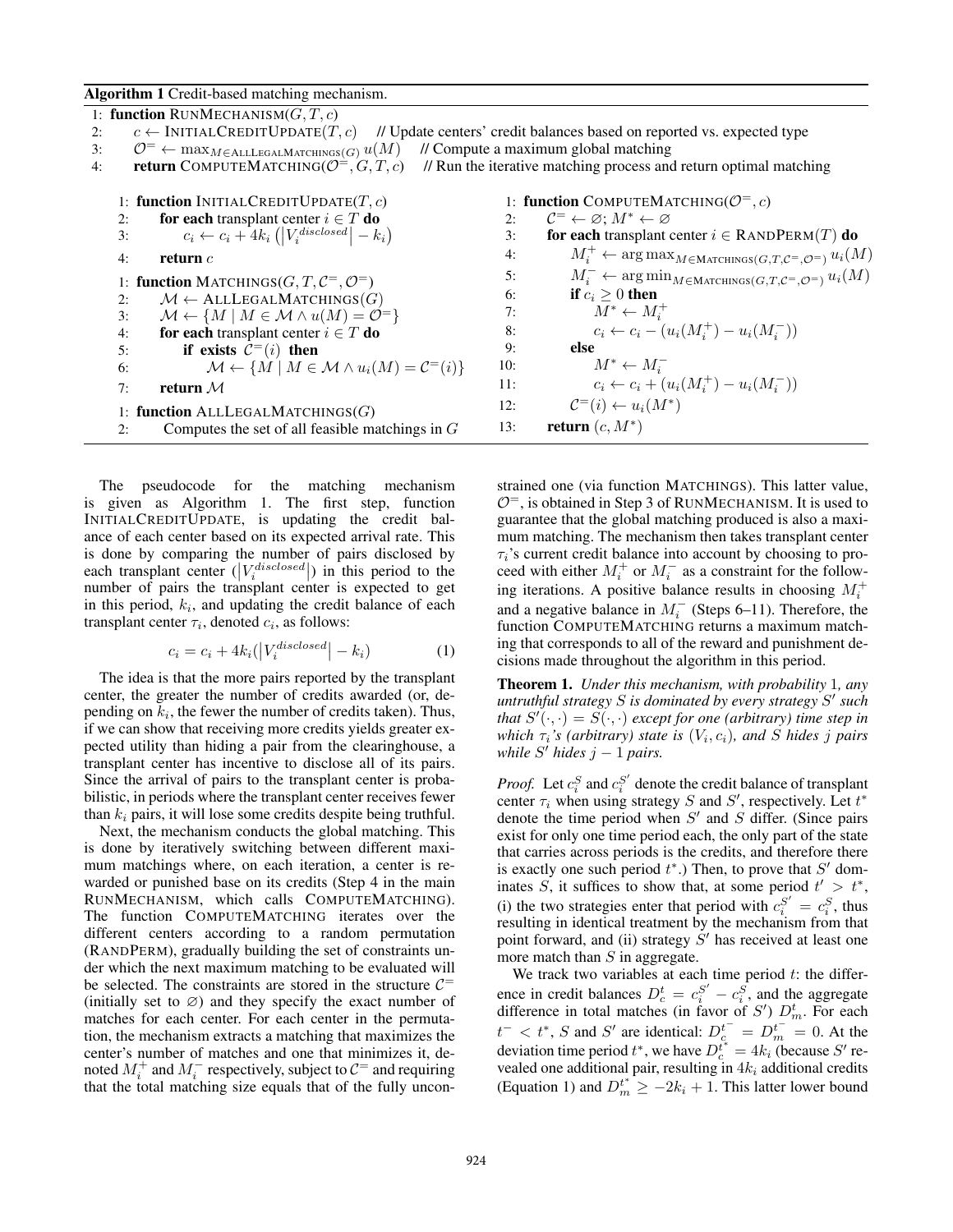follows from the maximum additional number of matches a transplant center could receive by withholding a single additional pair,  $2k_i - 1$ , which follows from the center's maximum number of pairs at any period being  $2k_i$ . We will now focus on the time periods after the single deviation between  $S'$  and  $S$  has occurred and show that, with high probability, there is a future time period  $t' > t^*$  where  $D_c^{t'} = 0$  and  $D_m^{t'}\geq 1.$ 

For each  $t^+ > t^*$ , the difference in credits  $D_c^{t^+}$  can only change in two ways: first via the initial credit update part of the mechanism (Equation 1), and second, in Algorithm 1 on steps 6–11 of COMPUTEMATCHING. Since  $S$  and  $S'$  (after their single deviation) reveal the same pairs, Equation 1 will not affect  $D_c^{t^+}$ . Thus, steps 6–11 fully define the future dynamics of  $D_c^{t^+}$  and  $D_m^{t^+}$ . This yields the following bounds:  $D_c^{t^+} \in [-4k_i + 4, 4k_i]$  and  $D_m^{t^+} \in [-2k_i + 1, 2k_i - 1]$ . Indeed, from period  $t^*$  onward,  $D_c^{t^+}$  will keep changing, with the two strategies possibly alternating in taking the lead in number of overall matches. The change in the difference  $D_m^{t^+}$ , denoted  $\Delta(D_m^{t^+}) = D_m^{t^+} - D_m^{t^+-1}$ , will be

$$
\Delta(D_m^{t+}) = \begin{cases} u_i(M_i^+) - u_i(M_i^-) & \text{if } c_i^{S'} \ge 0\\ - (u_i(M_i^+) - u_i(M_i^-)) & \text{otherwise} \end{cases}
$$
 (2)

Furthermore, the change in difference  $D_c^{t^+}$ , denoted  $\Delta(D_c^{t^+}) = D_c^{t^+} - D_c^{t^+-1}$ , will be exactly

$$
\Delta(D_c^{t^+}) = -2\Delta(D_m^{t^+}).\tag{3}
$$

Because the mechanism's matching favors the strategy that is ahead in credits, and centers favored in the matching lose credits, the strategy that is ahead in credits loses more credits over time. (By the assumption made earlier in the paper that there is a non-zero probability of receiving a pair that *cannot* be matched internally but *can* be matched in one but not all maximum global matchings, at each time period there is a constant probability of spending a credit to receive a match, so the credit balance will change over time with probability 1.) Formally, the random walk of  $D_c^{t^+} \in [-4k_i + 4, 4k_i]$  is such that it goes to zero by some time period  $t' > t^*$ ; that is, it starts as  $D_c^{t^*} = 4k_i$  and moves to 0 by way of

$$
D_c^{t'} = D_c^{t^*} + \sum_{t^+ \in t^* + 1, ..., t'} \Delta(D_c^{t^+}).
$$
 (4)

Because  $D_c^{t'} = 0$  and  $D_c^{t^*} = 4k_i$  , we have

$$
-4k_i = \sum_{t^+ \in t^*+1, ..., t'} \Delta(D_c^{t^+}).
$$
 (5)

During the same time periods, in lock step,  $D_m^{t^*} \ge -2k_i +$ 1 moves to

$$
D_m^{t'} = D_m^{t^*} + \sum_{t^+ \in t^* + 1, \dots, t'} \Delta(D_m^{t^+}).
$$
 (6)

From Equation 3, we have  $\Delta(D_{m}^{t+}) = -\frac{1}{2}\Delta(D_{c}^{t+})$ , so

$$
D_m^{t'} = D_m^{t^*} + \sum_{t^+ \in t^* + 1, \dots, t'} -\frac{1}{2} \Delta (D_c^{t^+}). \tag{7}
$$

By Equation 5 and the lower bound  $D_m^{t^*} \ge -2k_i + 1$ , it follows that

$$
D_m^{t'} \ge (-2k_i + 1) - \frac{1}{2}(-4k_i) = 1.
$$
 (8)

So, by the time  $t'$  when the credit balances of the two strategies have equalized, strategy  $S'$  is ahead of  $S$  by at least one match.  $\Box$ 

Corollary 1. *Under this mechanism, the truthful strategy of revealing all pairs dominates all untruthful ones (w.p.*1*).*

*Proof.* Using Theorem 1, with probability 1, any untruthful strategy  $S$  is dominated by a more truthful strategy  $S'$  that is identical to  $S$  except that it is truthful in a single period in which  $S$  is not truthful. Hence, each untruthful strategy is dominated by a strategy that drops the first untruthful step. Repeating this process recursively, we end up with the truthful strategy dominating any other strategy.  $\Box$ 

#### Corollary 2. *The mechanism is long-term IR (w.p.*1*).*

*Proof.* Not participating in the mechanism is equivalent to participating but hiding all pairs. From Corollary 1, w.p.1, this strategy is dominated by participating truthfully.  $\Box$ 

# Using the multiplier  $4k_i$  in the credit update step

The initial credit balance update (Equation 1, used in function INITIALCREDITUPDATE in the mechanism) uses a somewhat cryptic-seeming credit multiplier  $4k_i$ . Theorem 1 and its proof hold for any multiplier  $\lambda > 4k_i - 4$ . We now provide an example that shows that for any multiplier  $\lambda \leq 4k_i - 4$ , the mechanism can fail to be strategy proof.

Fix some constant  $\lambda \leq 4k_i - 4$ . Consider a setting with two transplant centers. We will focus on transplant center  $\tau_1$ , which has an arrival distribution with mean  $k_1 = 3$ . On this particular time step,  $\tau_1$  received the maximum number of pairs it could get (i.e.,  $2k_1 = 6$  pairs). Transplant center  $\tau_2$ also receives some pairs in this period, and reveals them to the clearinghouse. Two possible cycles exist in the revealed pool; Figure 1 shows these cycles, with  $\tau_1$ 's pairs in white and  $\tau_2$ 's pairs in dark gray. Note that the cycles overlap (pair  $v_2^1$  from transplant center  $\tau_2$  is present in both cycles), so the clearinghouse can only choose one cycle.



Figure 1: Two cycles in the global compatibility pool.

In this case,  $\tau_1$  has the following two options (among others): disclosing all of its pairs and hoping that the right cycle will be chosen (otherwise, only one of its pairs will be matched) or hiding only pair  $v_1^6$  (resulting in all disclosed pairs being matched). Choosing the first option results in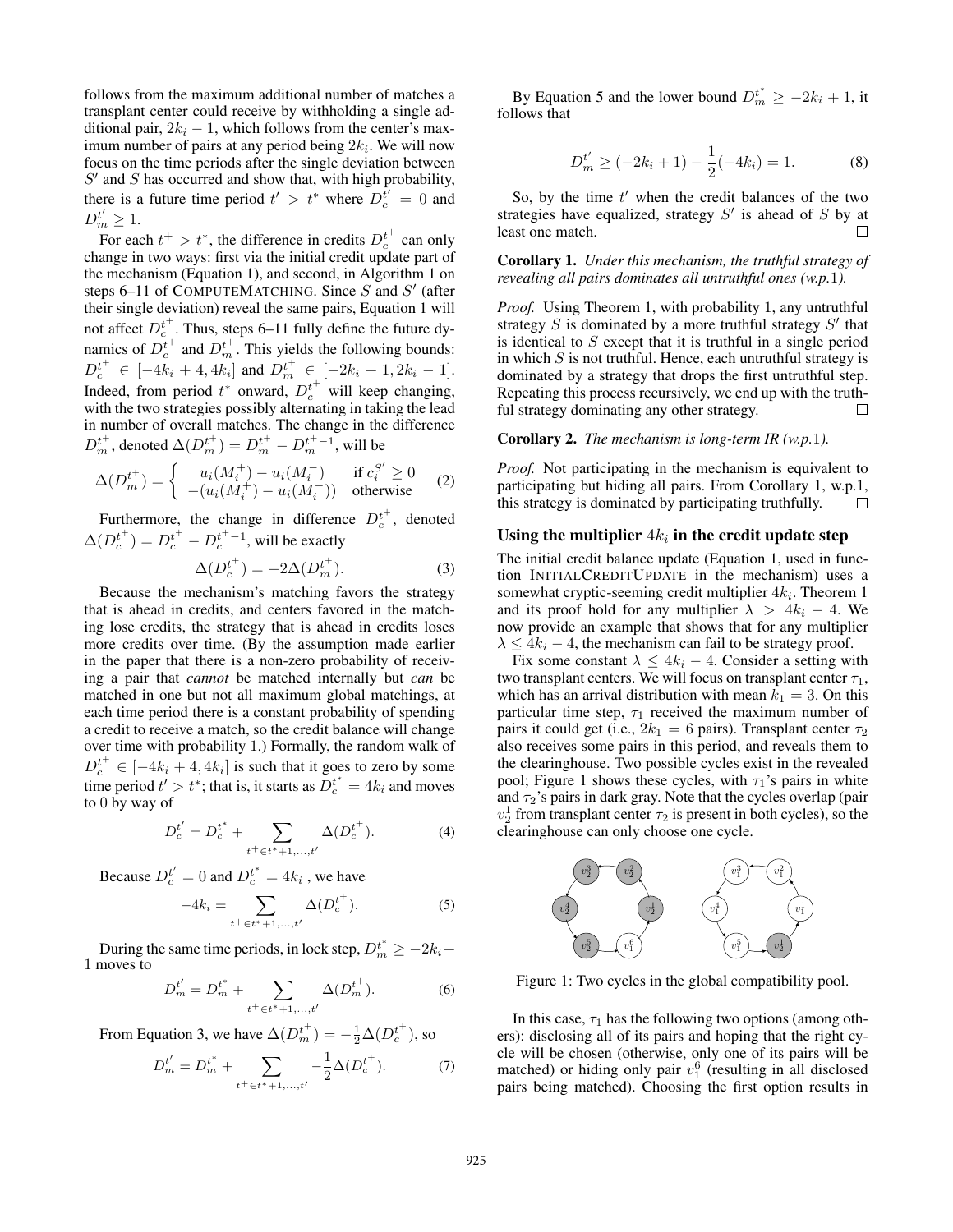$\lambda(2k_i - k_i)$  credits, but the left cycle may be selected (resulting in only one of  $\tau_1$ 's pairs being matched,  $v_1^6$ ) if  $\tau_1$  falls behind  $\tau_2$  in the random permutation over centers. But, by simply hiding  $v_1^6$  (which breaks the left cycle, forcing the smaller cycle to be chosen), this transplant center will instead lose  $\lambda$  credits, but gain an additional four matches to  $\tau_1$  relative to the truthful case.

To ensure that transplant center  $\tau_1$  will be truthful, we must set  $\lambda$  such that  $\lambda > (2k_i - 1 - 1)$ . Still, in this case, by adopting a truthful strategy there exist two possible matchings (with the same overall utility), so if the right cycle will be selected,  $\tau_1$  will lose  $(2k_i - 1) - 1$  credits in the final credit balance update (the difference between the maximum and minimum matchings). Thus, the inequality that we need to satisfy is  $\lambda > [(2k_i - 2) + (2k_i - 2)]$ , which simplifies to  $\lambda > (4k_i - 4).$ 

#### Trading Efficiency for Immediate IR

While the above mechanism is efficient and strategy proof, the individual rationality it guarantees is only in the long term. We now show how the mechanism can be adjusted to guarantee individual rationality at each period (immediate IR)—of course, taking the value of the credits for the future into account. The immediate individual rationality comes at the cost of a decrease in the amount of guaranteed efficiency. Practically, guaranteeing immediate IR does not contribute much; even with only long-term IR guaranteed, all centers are incentivized to participate and report truthfully. Still, the revised mechanism circumvents a well-known impossibility result in static kidney exchange (Roth, Sönmez, and Ünver 2007a), so it is important in its own right.

In a given time period, each transplant center  $\tau_i$  has some (potentially empty) subset of pairs  $V_i^M \subseteq V_i$  that it can match internally. The main challenge in designing a truthful yet efficient and immediate IR mechanism is that, relative to just  $V_i^{IM}$ , the mechanism can only provide at most  $|V_i^{IM}|$ matches in the worst case—which is the same number that  $\tau_i$  would have obtained by matching each pair in  $V_i^{IM}$  internally. One possible workaround for this is to have the mechanism deliver a global solution where each transplant center receives at least as many matches as it could have matched internally (computed based on the pairs it revealed). Still, as discussed by Ashlagi and Roth (2014), this property is not enough to incentivize truth-telling for each transplant center.

By moving from a single-period model to a (more realistic) multi-period, dynamic model, we can overcome this problem—even though pairs do not carry over across periods. Specifically, in our model we can extend the state of each transplant center to  $(V_i, C^{\geq}(i), c_i)$ , where  $C^{\geq}(i)$  is the number of pairs transplant center  $\tau_i$  could have matched internally out of its disclosed set  $V_i^{disclosed}$ . Since the clearinghouse can compute  $C^{\geq}(i)$ , all that remains is to change the mechanism so that instead of generating maximum matchings, it generates maximum constrained matchings where each transplant center is guaranteed at least  $C^{\geq}(i)$ matches. Note that there is at least one matching that guarantees at least  $C^{\geq}(i)$  matches for each transplant center  $\tau_i$ : in the worst case, each center receives exactly its internal matching (among disclosed vertices).

The fact that the revised mechanism is immediate IR follows from the fact that each transplant center receives at least the size of its internal matching. Similarly, the mechanism is IR-efficient, as it guarantees the maximum matching available subject to the internal-matching constraints. The proof for its strategy proofness is the same as the one given for the original mechanism.

## Experiments

In this section, we evaluate the mechanism experimentally. We use data from a large, fielded kidney exchange in the US run by the United Network for Organ Sharing (UNOS). The exchange started in 2010 and now includes over 140 transplant centers. We include 3-cycles and 4-chains, in accordance with the current practice of the UNOS exchange.

We also include experiments on an older family of graphs in kidney exchange research, from a generator due to Saidman et al. (2006). While the UNOS family of graphs more closely mirrors reality (see, e.g., (Ashlagi et al. 2012; Ashlagi, Jaillet, and Manshadi 2013; Dickerson, Procaccia, and Sandholm 2013; 2014)), we include the Saidman et al. style graphs for posterity. This distribution roughly mimics a US-based kidney exchange that draws patients uniformly from the national waiting list of people in need of kidneys (UNOS), and draws donors uniformly from the US adult population. Indeed, while this may someday mimic the composition of a US-wide kidney exchange in its steady state, it does not accurately reflect the composition of currently fielded exchanges.

Experimental Setup. Our simulation framework was built in Java 1.6 on top of a vetted open source kidney exchange software suite; $8$  we incorporated our mechanisms into this suite. At a high level, a single run of simulation executes as follows. First, fix the number of transplant centers  $|T|$ , arrival distribution and time limit  $\eta$ . Then, for each time period  $t \in \{1, \ldots, \eta\}$ , we execute the mechanism as described in Algorithm 1. We track the number of vertices matched by the clearinghouse and by each center internally.

Solving the maximization/minimization problem (e.g.,  $M_i^+ \leftarrow \argmax_{M \in \text{MATCHINGS}(G, T, \mathcal{C}^=,\mathcal{O}^=)} u_i(M))$  described in Algorithm 1 is NP-complete (Abraham, Blum, and Sandholm 2007). We use an integer programming (IP) formulation with constraints that enforce the space of feasible matchings described by the function MATCHINGS. The IP is built on top of the "cycle formulation" of the kidney exchange problem, where one binary decision variable  $x_c$  is associated with each cycle or chain  $c$  in the set of all legal cycles and chains in a graph (Abraham, Blum, and Sandholm 2007). Our code uses IBM CPLEX as the IP solver.

Simulations were performed over  $\eta = 100$  time periods and were parameterized in two major ways: number of transplant centers  $(|T|)$  and arrival rate distribution. Arrival rates varied from very low (e.g.,  $\sim U[1, 5]$ , where each transplant center receives at least 1 pair, at most 5 pairs, and on average 3 pairs per time period) to very high (e.g.,  $\sim U[25, 35]$ , where each transplant center receives on average 30 pairs per time period). The percentage of altruists

<sup>8</sup> https://github.com/JohnDickerson/KidneyExchange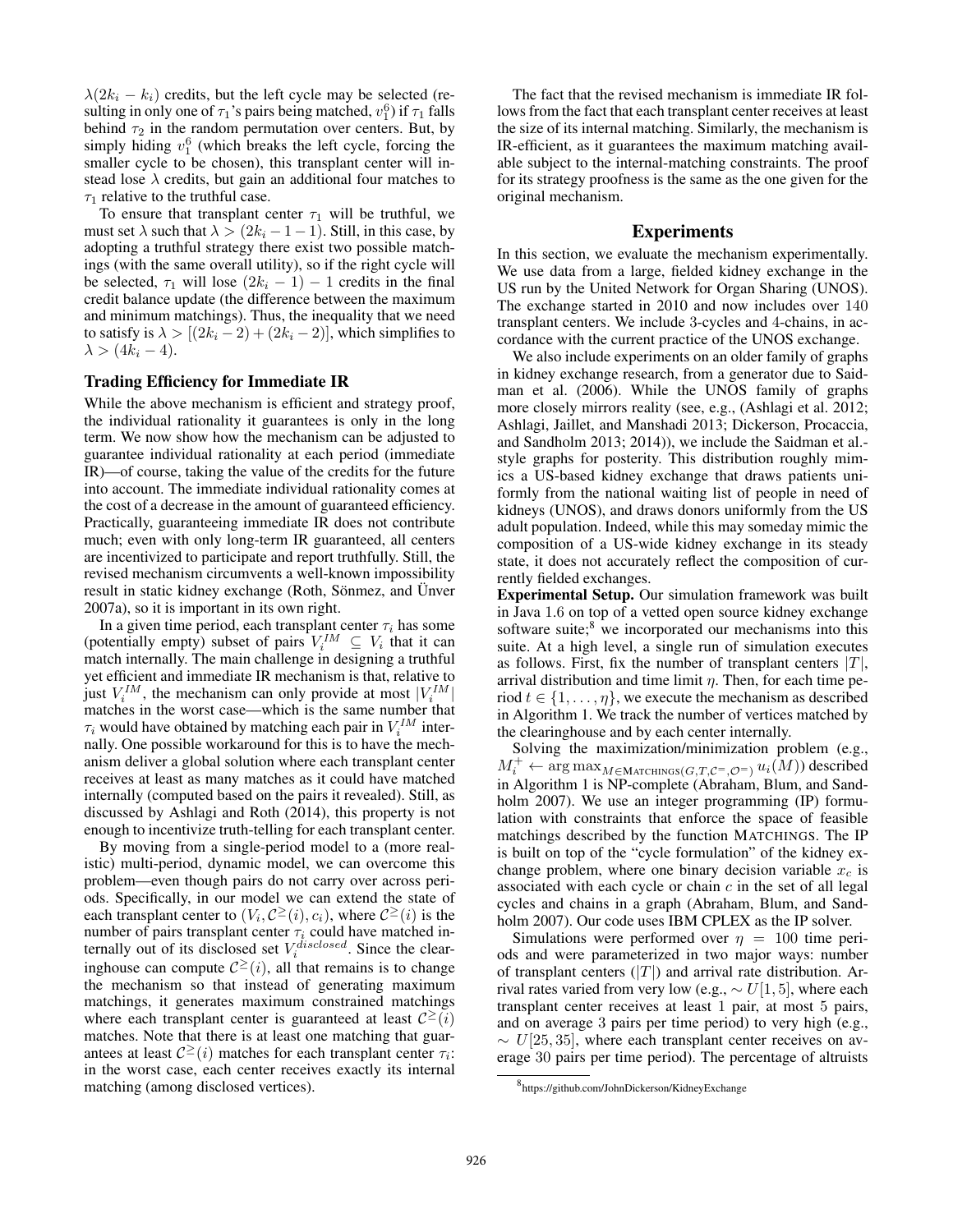

Figure 2: Median percentage increase in total matches (y-axis) using our mechanism with truthful transplant centers versus a centralized mechanism with non-truthful transplant centers, for increasing  $|T|$  (x-axis) and arrival rates (different lines), for the efficient (2a,2c) and IR-efficient (2b,2d) mechanisms, for the real UNOS (2a,2b) and generated Saidman (2c,2d) data.

received was determined endogenously by the UNOS data, or set to 5% of the number of pairs in the Saidman case. We simulated a homogeneous environment: the transplant centers used the same strategy and had the same arrival rate distribution. Transplant centers were either *truth-telling*, revealing all their pairs to the clearinghouse, or *strategic*, first performing a maximum matching internally and then revealing the unmatched pairs to the clearinghouse. Runs for each parameter setting were performed at least 25 times.

Experimental Results. Figure 2 shows the median percentage increase in total number of matches from using our strategy-proof mechanisms (Algorithm 1 on Figures 2a and 2c, and the adapted IR-Efficient mechanism on Figures 2b and 2d) with truth-telling transplant centers compared to strategic ones. Error bars denote upper and lower quartiles. In general, as the number of transplant centers increases (shown on the x-axis), the relative gain stays flat or increases. Similarly, as the arrival rates increase (shown as different lines), relative gains increase. Intuitively, as either of these variables increases, the thickness of the reported pool available to the clearinghouse increases relative to the thickness of the internal pools of the transplant centers. As has been shown theoretically and empirically (Roth, Sönmez, and Unver 2004; Ashlagi and Roth 2014; Dickerson, Procaccia, and Sandholm 2012b), thicker pools enable a larger *percentage* of pairs in the pool to be matched. Also, the efficient mechanism and the IR-efficient mechanism perform similarly.

### Conclusions and Future Research

We proposed the first kidney exchange mechanism for multiperiod dynamic settings that incentivizes truthful revelation of pairs and altruistic donors from transplant centers while guaranteeing efficiency, and long-term individual rationality. It is based on centers receiving credits when they reveal more pairs than they are expected to have per period and losing credits when they reveal fewer pairs than that. The credits are used by the clearinghouse to favor transplant centers in the global matching process in a specific way. The mechanism can also be adjusted to guarantee immediate individual rationality, though in this case it guarantees IR-efficiency rather than efficiency. This latter result circumvents impossibility results in static kidney exchange (Roth, Sönmez, and

Unver  $2007a$ ). We showed experimentally that both mechanisms result in significant gains on real data from a large national kidney exchange, as well as on generated data.

Our mechanisms do not rely on the structure of the compatibility graph. In contrast, for example, theoretical results on the length of chains in the Saidman et al. model (Dickerson, Procaccia, and Sandholm 2012b) are essentially contradictory to those in a sparser model (Ashlagi et al. 2012). Our results hold in either model—and in any other.

We believe that there is great potential for credit-based mechanisms of the kind presented in this paper for kidney exchange and other barter markets—and possibly applications beyond barter. There are many interesting directions for future research. Most important is extending the model to include pairs and altruistic donors that remain in the pool for more than a single time period. Indeed, this was not an issue in most prior theoretical kidney exchange literature, as the focus was on static settings.

Other extensions include experimental investigation of how the gains in efficiency vary in the presence of larger and smaller transplant centers or when some of the centers are not fully rational (with some probability they deviate from their dominant, truthful strategy). We also plan to explore how robust our mechanism is to the expected arrival rates; this may also beget the design of refinements of the mechanism. Finally, we also plan to study time-discounted settings, although, in a steady-state kidney exchange our objective of maximizing the average number of transplant per period may be more appropriate since the real value of a human life should not change over time.

## Acknowledgments

Sarne was funded by ISF grant 1083/13. Hassidim was funded by ISF grant 1241/12 by BSF grant 2012344 and by the MOD. Dickerson and Sandholm were funded by NSF grants IIS-1320620, CCF-1101668, and IIS-0964579 and an NDSEG fellowship, and used Blacklight at the Pittsburgh Supercomputing Center (PSC). Avinatan Hassidim, Chen Hajaj, and David Sarne thank Itai Ashlagi for posing to them the question of incentivizing hospitals to be truthful, and for proposing to them to use a frequent flyer mechanism. We also thank Ariel Procaccia for helpful comments and suggestions.